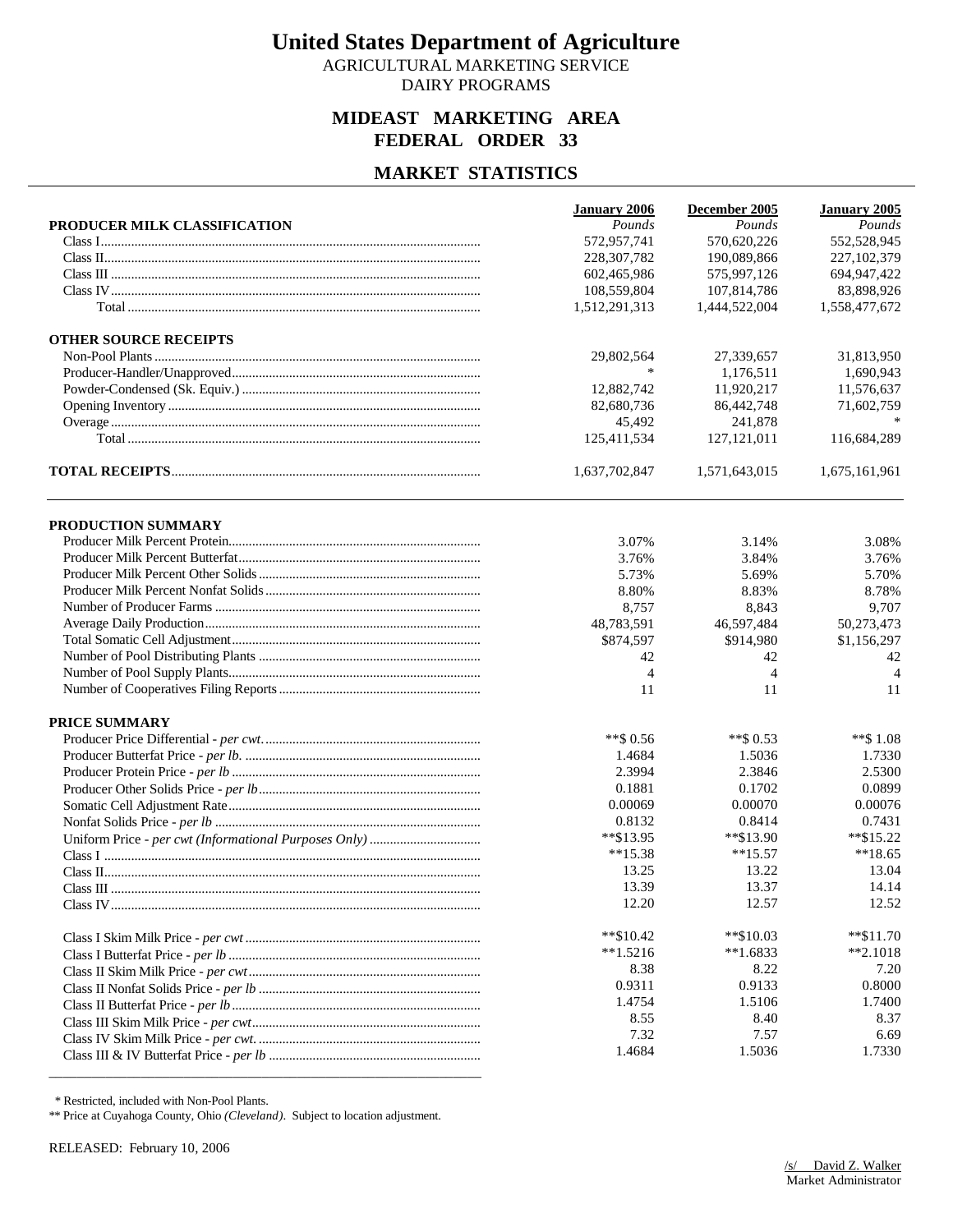AGRICULTURAL MARKETING SERVICE DAIRY PROGRAMS

## **MIDEAST MARKETING AREA FEDERAL ORDER 33**

## **MARKET STATISTICS**

| February 2005<br>PRODUCER MILK CLASSIFICATION<br>Pounds<br>Pounds<br>Pounds<br>524,233,958<br>572,957,741<br>511,294,118<br>210,406,837<br>228, 307, 782<br>223,676,396<br>559,147,696<br>602,465,986<br>372,113,035<br>95,988,862<br>108,559,804<br>82,762,326<br>1,389,777,353<br>1,512,291,313<br>1,189,845,875<br><b>OTHER SOURCE RECEIPTS</b><br>25,894,530<br>29,802,564<br>10,512,838<br>1,483,760<br>*<br>12,095,703<br>12,882,742<br>12,288,422<br>85,772,192<br>82,680,736<br>81,043,183<br>36,017<br>45,492<br>123,798,442<br>105,328,203<br>125,411,534<br>1,513,575,795<br>1,637,702,847<br>1,295,174,078<br>PRODUCTION SUMMARY<br>3.07%<br>3.06%<br>3.06%<br>3.76%<br>3.75%<br>3.72%<br>5.73%<br>5.71%<br>5.73%<br>8.80%<br>8.77%<br>8.79%<br>8,757<br>9,792<br>8,633<br>48,783,591<br>42,494,496<br>49,634,905<br>\$829,912<br>\$805,000<br>\$874,597<br>41<br>41<br>42<br>$\overline{4}$<br>$\overline{4}$<br>$\overline{4}$<br>11<br>11<br>11<br><b>PRICE SUMMARY</b><br>$**$ \$ 0.56<br>$**$ \$ 0.01<br>$**$ \$ 1.08<br>1.7754<br>1.4684<br>1.3469 |
|----------------------------------------------------------------------------------------------------------------------------------------------------------------------------------------------------------------------------------------------------------------------------------------------------------------------------------------------------------------------------------------------------------------------------------------------------------------------------------------------------------------------------------------------------------------------------------------------------------------------------------------------------------------------------------------------------------------------------------------------------------------------------------------------------------------------------------------------------------------------------------------------------------------------------------------------------------------------------------------------------------------------------------------------------------------------|
|                                                                                                                                                                                                                                                                                                                                                                                                                                                                                                                                                                                                                                                                                                                                                                                                                                                                                                                                                                                                                                                                      |
|                                                                                                                                                                                                                                                                                                                                                                                                                                                                                                                                                                                                                                                                                                                                                                                                                                                                                                                                                                                                                                                                      |
|                                                                                                                                                                                                                                                                                                                                                                                                                                                                                                                                                                                                                                                                                                                                                                                                                                                                                                                                                                                                                                                                      |
|                                                                                                                                                                                                                                                                                                                                                                                                                                                                                                                                                                                                                                                                                                                                                                                                                                                                                                                                                                                                                                                                      |
|                                                                                                                                                                                                                                                                                                                                                                                                                                                                                                                                                                                                                                                                                                                                                                                                                                                                                                                                                                                                                                                                      |
|                                                                                                                                                                                                                                                                                                                                                                                                                                                                                                                                                                                                                                                                                                                                                                                                                                                                                                                                                                                                                                                                      |
|                                                                                                                                                                                                                                                                                                                                                                                                                                                                                                                                                                                                                                                                                                                                                                                                                                                                                                                                                                                                                                                                      |
|                                                                                                                                                                                                                                                                                                                                                                                                                                                                                                                                                                                                                                                                                                                                                                                                                                                                                                                                                                                                                                                                      |
|                                                                                                                                                                                                                                                                                                                                                                                                                                                                                                                                                                                                                                                                                                                                                                                                                                                                                                                                                                                                                                                                      |
|                                                                                                                                                                                                                                                                                                                                                                                                                                                                                                                                                                                                                                                                                                                                                                                                                                                                                                                                                                                                                                                                      |
|                                                                                                                                                                                                                                                                                                                                                                                                                                                                                                                                                                                                                                                                                                                                                                                                                                                                                                                                                                                                                                                                      |
|                                                                                                                                                                                                                                                                                                                                                                                                                                                                                                                                                                                                                                                                                                                                                                                                                                                                                                                                                                                                                                                                      |
|                                                                                                                                                                                                                                                                                                                                                                                                                                                                                                                                                                                                                                                                                                                                                                                                                                                                                                                                                                                                                                                                      |
|                                                                                                                                                                                                                                                                                                                                                                                                                                                                                                                                                                                                                                                                                                                                                                                                                                                                                                                                                                                                                                                                      |
|                                                                                                                                                                                                                                                                                                                                                                                                                                                                                                                                                                                                                                                                                                                                                                                                                                                                                                                                                                                                                                                                      |
|                                                                                                                                                                                                                                                                                                                                                                                                                                                                                                                                                                                                                                                                                                                                                                                                                                                                                                                                                                                                                                                                      |
|                                                                                                                                                                                                                                                                                                                                                                                                                                                                                                                                                                                                                                                                                                                                                                                                                                                                                                                                                                                                                                                                      |
|                                                                                                                                                                                                                                                                                                                                                                                                                                                                                                                                                                                                                                                                                                                                                                                                                                                                                                                                                                                                                                                                      |
|                                                                                                                                                                                                                                                                                                                                                                                                                                                                                                                                                                                                                                                                                                                                                                                                                                                                                                                                                                                                                                                                      |
|                                                                                                                                                                                                                                                                                                                                                                                                                                                                                                                                                                                                                                                                                                                                                                                                                                                                                                                                                                                                                                                                      |
|                                                                                                                                                                                                                                                                                                                                                                                                                                                                                                                                                                                                                                                                                                                                                                                                                                                                                                                                                                                                                                                                      |
|                                                                                                                                                                                                                                                                                                                                                                                                                                                                                                                                                                                                                                                                                                                                                                                                                                                                                                                                                                                                                                                                      |
|                                                                                                                                                                                                                                                                                                                                                                                                                                                                                                                                                                                                                                                                                                                                                                                                                                                                                                                                                                                                                                                                      |
|                                                                                                                                                                                                                                                                                                                                                                                                                                                                                                                                                                                                                                                                                                                                                                                                                                                                                                                                                                                                                                                                      |
|                                                                                                                                                                                                                                                                                                                                                                                                                                                                                                                                                                                                                                                                                                                                                                                                                                                                                                                                                                                                                                                                      |
|                                                                                                                                                                                                                                                                                                                                                                                                                                                                                                                                                                                                                                                                                                                                                                                                                                                                                                                                                                                                                                                                      |
|                                                                                                                                                                                                                                                                                                                                                                                                                                                                                                                                                                                                                                                                                                                                                                                                                                                                                                                                                                                                                                                                      |
|                                                                                                                                                                                                                                                                                                                                                                                                                                                                                                                                                                                                                                                                                                                                                                                                                                                                                                                                                                                                                                                                      |
| 2.3994<br>2.6613<br>2.1220                                                                                                                                                                                                                                                                                                                                                                                                                                                                                                                                                                                                                                                                                                                                                                                                                                                                                                                                                                                                                                           |
| 0.1881<br>0.0915<br>0.1999                                                                                                                                                                                                                                                                                                                                                                                                                                                                                                                                                                                                                                                                                                                                                                                                                                                                                                                                                                                                                                           |
| 0.00069<br>0.00079<br>0.00063                                                                                                                                                                                                                                                                                                                                                                                                                                                                                                                                                                                                                                                                                                                                                                                                                                                                                                                                                                                                                                        |
| 0.8132<br>0.7514<br>0.7359                                                                                                                                                                                                                                                                                                                                                                                                                                                                                                                                                                                                                                                                                                                                                                                                                                                                                                                                                                                                                                           |
| $*$ \$14.71<br>$*$ \$13.28<br>$*$ $$13.95$                                                                                                                                                                                                                                                                                                                                                                                                                                                                                                                                                                                                                                                                                                                                                                                                                                                                                                                                                                                                                           |
| $**15.79$<br>$**15.38$<br>$**15.38$                                                                                                                                                                                                                                                                                                                                                                                                                                                                                                                                                                                                                                                                                                                                                                                                                                                                                                                                                                                                                                  |
| 13.25<br>13.36<br>12.62                                                                                                                                                                                                                                                                                                                                                                                                                                                                                                                                                                                                                                                                                                                                                                                                                                                                                                                                                                                                                                              |
| 13.39<br>14.70<br>12.20                                                                                                                                                                                                                                                                                                                                                                                                                                                                                                                                                                                                                                                                                                                                                                                                                                                                                                                                                                                                                                              |
| 11.10<br>12.20<br>12.74                                                                                                                                                                                                                                                                                                                                                                                                                                                                                                                                                                                                                                                                                                                                                                                                                                                                                                                                                                                                                                              |
| **\$9.97<br>$*$ \$10.42<br>$*$ $$10.51$                                                                                                                                                                                                                                                                                                                                                                                                                                                                                                                                                                                                                                                                                                                                                                                                                                                                                                                                                                                                                              |
| $*1.5216$<br>$*1.7638$<br>$**1.4971$                                                                                                                                                                                                                                                                                                                                                                                                                                                                                                                                                                                                                                                                                                                                                                                                                                                                                                                                                                                                                                 |
| 8.38<br>7.38<br>8.17                                                                                                                                                                                                                                                                                                                                                                                                                                                                                                                                                                                                                                                                                                                                                                                                                                                                                                                                                                                                                                                 |
| 0.9311<br>0.8200<br>0.9078                                                                                                                                                                                                                                                                                                                                                                                                                                                                                                                                                                                                                                                                                                                                                                                                                                                                                                                                                                                                                                           |
| 1.4754<br>1.7824<br>1.3539                                                                                                                                                                                                                                                                                                                                                                                                                                                                                                                                                                                                                                                                                                                                                                                                                                                                                                                                                                                                                                           |
| 8.55<br>8.79<br>7.76                                                                                                                                                                                                                                                                                                                                                                                                                                                                                                                                                                                                                                                                                                                                                                                                                                                                                                                                                                                                                                                 |
| 7.32<br>6.76<br>6.62                                                                                                                                                                                                                                                                                                                                                                                                                                                                                                                                                                                                                                                                                                                                                                                                                                                                                                                                                                                                                                                 |
| 1.4684<br>1.7754<br>1.3469                                                                                                                                                                                                                                                                                                                                                                                                                                                                                                                                                                                                                                                                                                                                                                                                                                                                                                                                                                                                                                           |

\* Restricted, included with Non-Pool Plants.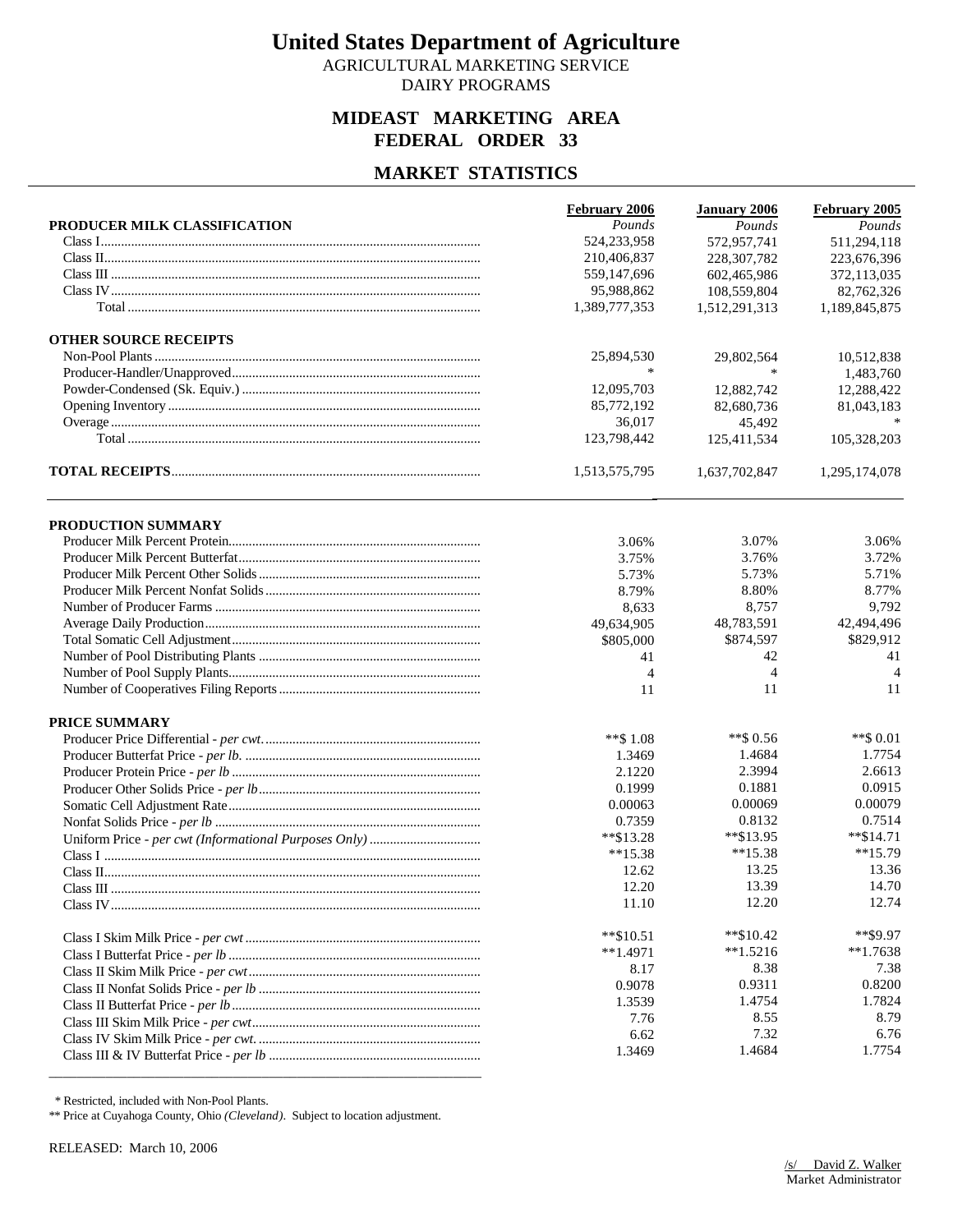AGRICULTURAL MARKETING SERVICE DAIRY PROGRAMS

## **MIDEAST MARKETING AREA FEDERAL ORDER 33**

### **MARKET STATISTICS**

|                              | March 2006    | <b>February 2006</b> | <b>March 2005</b> |
|------------------------------|---------------|----------------------|-------------------|
| PRODUCER MILK CLASSIFICATION | Pounds        | Pounds               | Pounds            |
|                              | 585,895,230   | 524,233,958          | 547,305,540       |
|                              | 240,417,222   | 210,406,837          | 252,154,566       |
|                              | 623,019,807   | 559,147,696          | 776,491,795       |
|                              | 94, 383, 135  | 95,988,862           | 87,644,737        |
|                              | 1,543,715,394 | 1,389,777,353        | 1,663,596,638     |
| <b>OTHER SOURCE RECEIPTS</b> |               |                      |                   |
|                              | 43,763,567    | 25,894,530           | 25,250,385        |
|                              | ∗             | $\ast$               | 1,672,145         |
|                              | 14, 102, 716  | 12,095,703           | 14,500,483        |
|                              | 82,222,435    | 85,772,192           | 80,477,184        |
|                              | 92,219        | 36,017               |                   |
|                              | 140,180,937   | 123,798,442          | 121,900,197       |
|                              | 1,683,896,331 | 1,513,575,795        | 1,785,496,835     |
| PRODUCTION SUMMARY           |               |                      |                   |
|                              | 3.05%         | 3.06%                | 3.05%             |
|                              | 3.75%         | 3.75%                | 3.71%             |
|                              | 5.74%         | 5.73%                | 5.73%             |
|                              | 8.79%         | 8.79%                | 8.78%             |
|                              | 8,713         | 8,633                | 9,719             |
|                              | 49,797,271    | 49,634,905           | 53,664,408        |
|                              | \$830,679     | \$805,000            | \$1,190,222       |
|                              | 42            | 41                   | 42                |
|                              | 5             | 4                    | $\overline{4}$    |
|                              | 11            | 11                   | 11                |
| <b>PRICE SUMMARY</b>         |               |                      |                   |
|                              | $**$ \$ 1.25  | $**$ \$1.08          | $**$ \$ 0.87      |
|                              | 1.2596        | 1.3469               | 1.7279            |
|                              | 1.8836        | 2.1220               | 2.5019            |
|                              | 0.1874        | 0.1999               | 0.0951            |
|                              | 0.00058       | 0.00063              | 0.00075           |
|                              | 0.7224        | 0.7359               | 0.7606            |
|                              | $*$ \$12.36   | $*$ $$13.28$         | $*$ \$14.95       |
|                              | $**14.49$     | $**15.38$            | $**17.43$         |
|                              | 11.69         | 12.62                | 13.25             |
|                              | 11.11         | 12.20                | 14.08             |
|                              | 10.68         | 11.10                | 12.66             |
|                              | $*$ $$9.95$   | $*$ \$10.51          | $*$ \$11.59       |
|                              | $**1.3968$    | $*1.4971$            | $*1.7858$         |
|                              | 7.52          | 8.17                 | 7.44              |
|                              | 0.8356        | 0.9078               | 0.8267            |
|                              | 1.2666        | 1.3539               | 1.7349            |
|                              | 6.94          | 7.76                 | 8.32              |
|                              | 6.50          | 6.62                 | 6.85              |
|                              | 1.2596        | 1.3469               | 1.7279            |
|                              |               |                      |                   |

\* Restricted, included with Non-Pool Plants.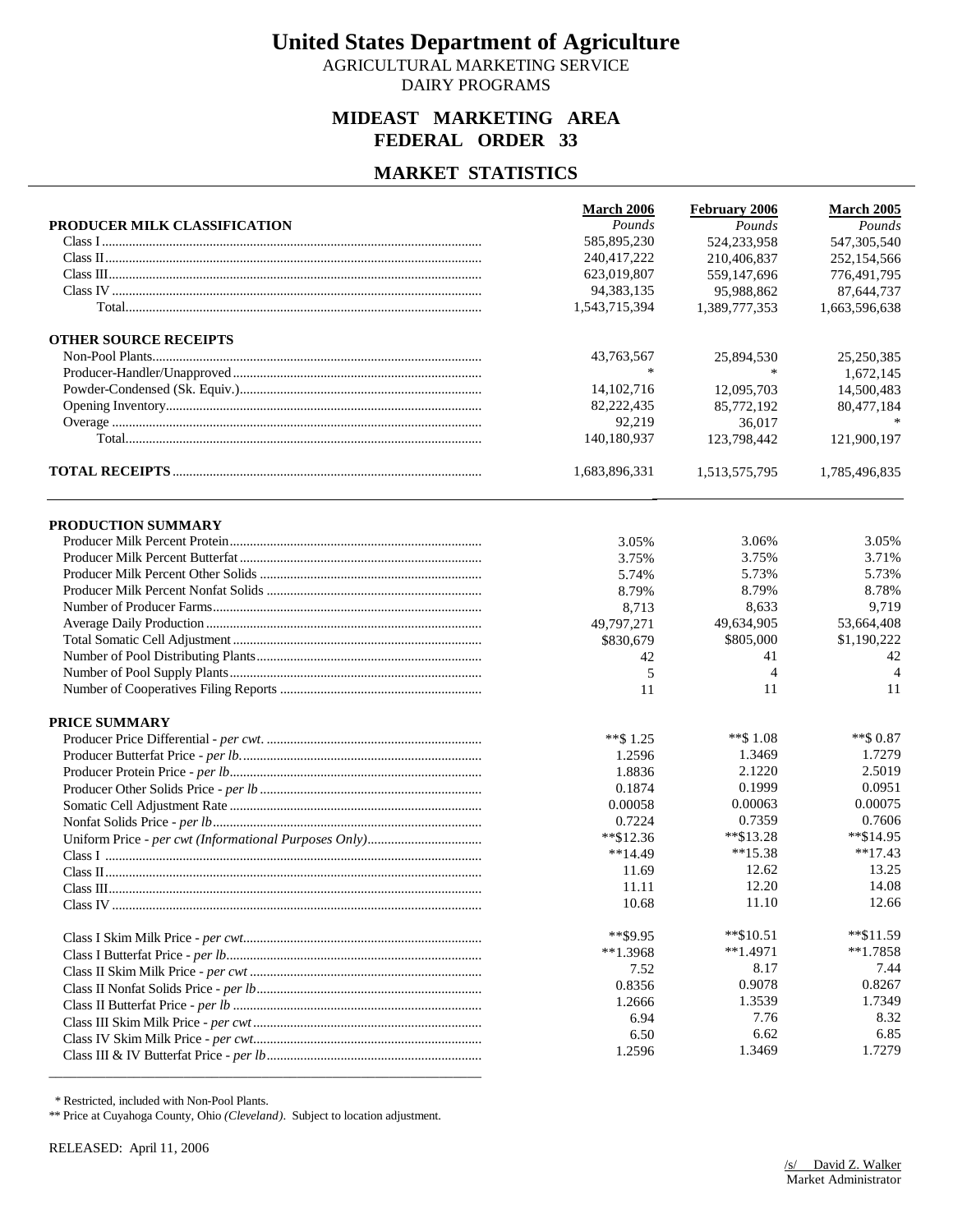AGRICULTURAL MARKETING SERVICE DAIRY PROGRAMS

## **MIDEAST MARKETING AREA FEDERAL ORDER 33**

### **MARKET STATISTICS**

|                              | April 2006    | <b>March 2006</b> | <b>April 2005</b> |
|------------------------------|---------------|-------------------|-------------------|
| PRODUCER MILK CLASSIFICATION | Pounds        | Pounds            | Pounds            |
|                              | 517,142,184   | 585,895,230       | 535,461,685       |
|                              | 233,035,520   | 240,417,222       | 261,545,523       |
|                              | 616, 611, 555 | 623,019,807       | 552,208,178       |
|                              | 146,588,543   | 94, 383, 135      | 119,586,529       |
|                              | 1,513,377,802 | 1,543,715,394     | 1,468,801,915     |
| <b>OTHER SOURCE RECEIPTS</b> |               |                   |                   |
|                              | 32,831,188    | 43,763,567        | 9,172,095         |
|                              | $\ast$        | $\ast$            |                   |
|                              | 15,468,486    | 14, 102, 716      | 15,880,969        |
|                              | 77,280,450    | 82,222,435        | 82,382,683        |
|                              | 705,039       | 92,219            | 34,680            |
|                              | 126,285,163   | 140,180,937       | 107,470,427       |
|                              | 1,639,662,965 | 1,683,896,331     | 1,576,272,342     |
| PRODUCTION SUMMARY           |               |                   |                   |
|                              | 3.01%         | 3.05%             | 3.00%             |
|                              | 3.69%         | 3.75%             | 3.64%             |
|                              | 5.73%         | 5.74%             | 5.72%             |
|                              | 8.74%         | 8.79%             | 8.72%             |
|                              | 8,710         | 8,713             | 9,847             |
|                              | 50,445,927    | 49,797,271        | 48,960,064        |
|                              | \$822,084     | \$830,679         | \$1,054,890       |
|                              | 41            | 42                | 41                |
|                              | 5             | 5                 | $\overline{4}$    |
|                              | 11            | 11                | 11                |
| PRICE SUMMARY                |               |                   |                   |
|                              | $**$ \$ 0.82  | **\$ 1.25         | $**$ \$ 0.15      |
|                              | 1.2343        | 1.2596            | 1.6964            |
|                              | 1.9238        | 1.8836            | 2.7055            |
|                              | 0.1508        | 0.1874            | 0.1020            |
|                              | 0.00058       | 0.00058           | 0.00078           |
|                              | 0.6959        | 0.7224            | 0.7678            |
|                              | $*$ $$11.75$  | $*$ \$12.36       | $*$ \$14.76       |
|                              | $**13.22$     | $**14.49$         | $**16.13$         |
|                              | 11.37         | 11.69             | 13.24             |
|                              | 10.93         | 11.11             | 14.61             |
|                              | 10.36         | 10.68             | 12.61             |
|                              | $*$ \$9.02    | **\$9.95          | $*$ \$10.35       |
|                              | $**1.2915$    | $*1.3968$         | $*1.7559$         |
|                              | 7.28          | 7.52              | 7.54              |
|                              | 0.8089        | 0.8356            | 0.8378            |
|                              | 1.2413        | 1.2666            | 1.7034            |
|                              | 6.85          | 6.94              | 8.99              |
|                              | 6.26          | 6.50              | 6.91              |
|                              | 1.2343        | 1.2596            | 1.6964            |
|                              |               |                   |                   |

\* Restricted, included with Non-Pool Plants.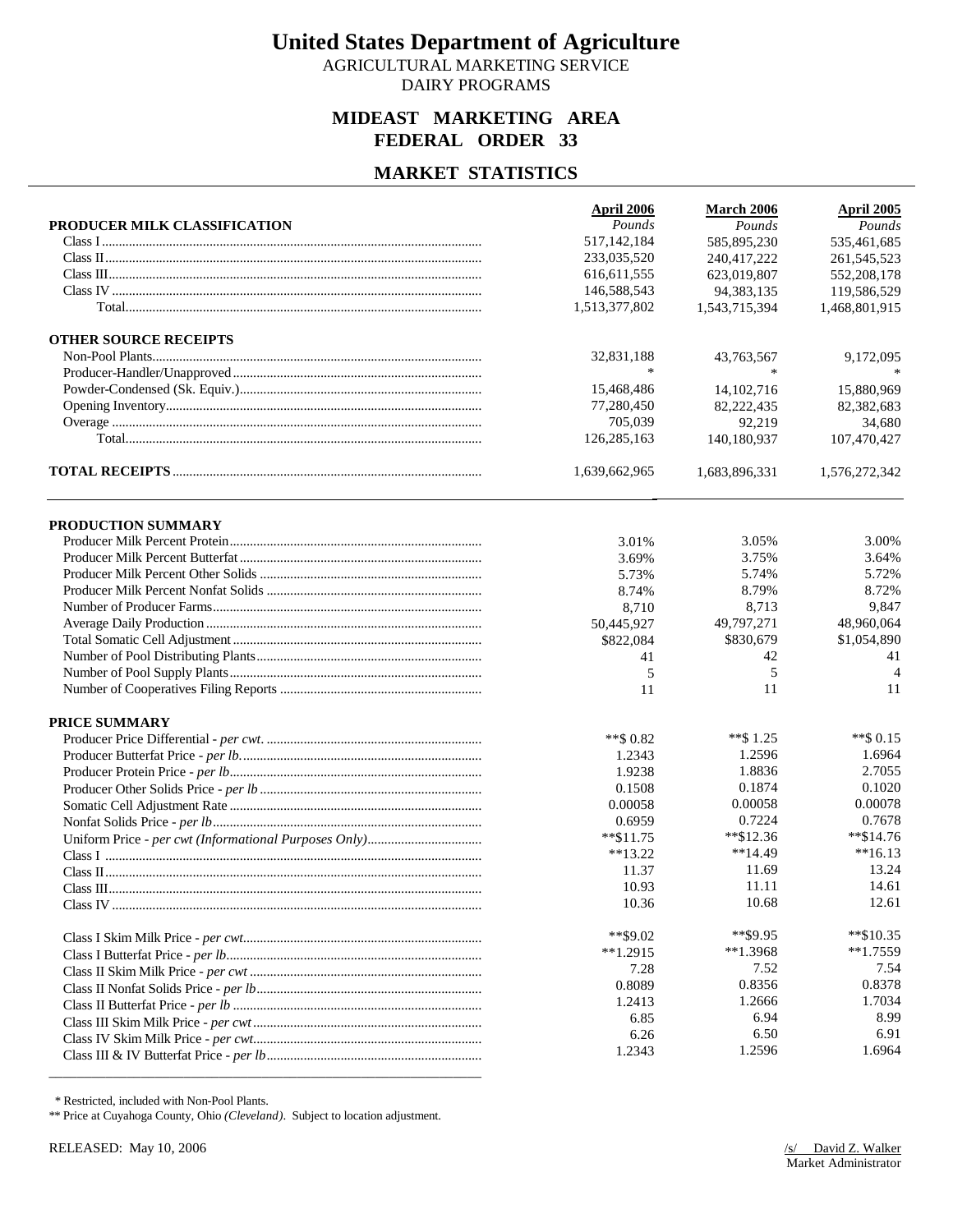AGRICULTURAL MARKETING SERVICE DAIRY PROGRAMS

## **MIDEAST MARKETING AREA FEDERAL ORDER 33**

## **MARKET STATISTICS**

|                              | <b>May 2006</b> | <b>April 2006</b> | <b>May 2005</b> |
|------------------------------|-----------------|-------------------|-----------------|
| PRODUCER MILK CLASSIFICATION | Pounds          | Pounds            | Pounds          |
|                              | 559,179,397     | 517,142,184       | 527,061,182     |
|                              | 245,916,484     | 233,035,520       | 272,638,676     |
|                              | 645,934,702     | 616, 611, 555     | 816,608,117     |
|                              | 126,885,300     | 146,588,543       | 128,314,763     |
|                              | 1,577,915,883   | 1,513,377,802     | 1,744,622,738   |
| <b>OTHER SOURCE RECEIPTS</b> |                 |                   |                 |
|                              | 29,231,983      | 32,831,188        | 28,345,695      |
|                              | 1,348,510       | $\ast$            | 2,046,058       |
|                              | 18,648,224      | 15,468,486        | 17,545,447      |
|                              | 98,949,636      | 77,280,450        | 77,647,384      |
|                              | 115,011         | 705,039           |                 |
|                              | 148,293,364     | 126,285,163       | 125,584,584     |
|                              | 1,726,209,247   | 1,639,662,965     | 1,870,207,322   |
| <b>PRODUCTION SUMMARY</b>    |                 |                   |                 |
|                              | 2.99%           | 3.01%             | 2.99%           |
|                              | 3.64%           | 3.69%             | 3.60%           |
|                              | 5.73%           | 5.73%             | 5.73%           |
|                              | 8.72%           | 8.74%             | 8.72%           |
|                              | 8,629           | 8,710             | 9,757           |
|                              | 50,900,512      | 50,445,927        | 56,278,153      |
|                              | \$878,273       | \$822,084         | \$1,227,348     |
|                              | 42              | 41                | 42              |
|                              | 5               | 5                 | $\overline{4}$  |
|                              | 11              | 11                | 11              |
| PRICE SUMMARY                |                 |                   |                 |
|                              | $**$ \$ 0.82    | **\$ $0.82$       | **\$ 0.63       |
|                              | 1.2582          | 1.2343            | 1.5475          |
|                              | 1.9115          | 1.9238            | 2.5965          |
|                              | 0.1251          | 0.1508            | 0.1043          |
|                              | 0.00058         | 0.00058           | 0.00074         |
|                              | 0.6819          | 0.6959            | 0.7810          |
|                              | $*$ \$11.65     | $*$ \$11.75       | $*$ \$14.40     |
|                              | $**12.97$       | $**13.22$         | $**16.80$       |
|                              | 11.13           | 11.37             | 12.78           |
|                              | 10.83           | 10.93             | 13.77           |
|                              | 10.33           | 10.36             | 12.20           |
|                              | $*$ $*$ \$8.90  | $*$ \$9.02        | $*$ $$11.14$    |
|                              | $**1.2531$      | $**1.2915$        | $*1.7292$       |
|                              | 6.94            | 7.28              | 7.61            |
|                              | 0.7711          | 0.8089            | 0.8456          |
|                              | 1.2652          | 1.2413            | 1.5545          |
|                              | 6.66            | 6.85              | 8.66            |
|                              | 6.14            | 6.26              | 7.03            |
|                              | 1.2582          | 1.2343            | 1.5475          |
|                              |                 |                   |                 |

\* Restricted, included with Non-Pool Plants.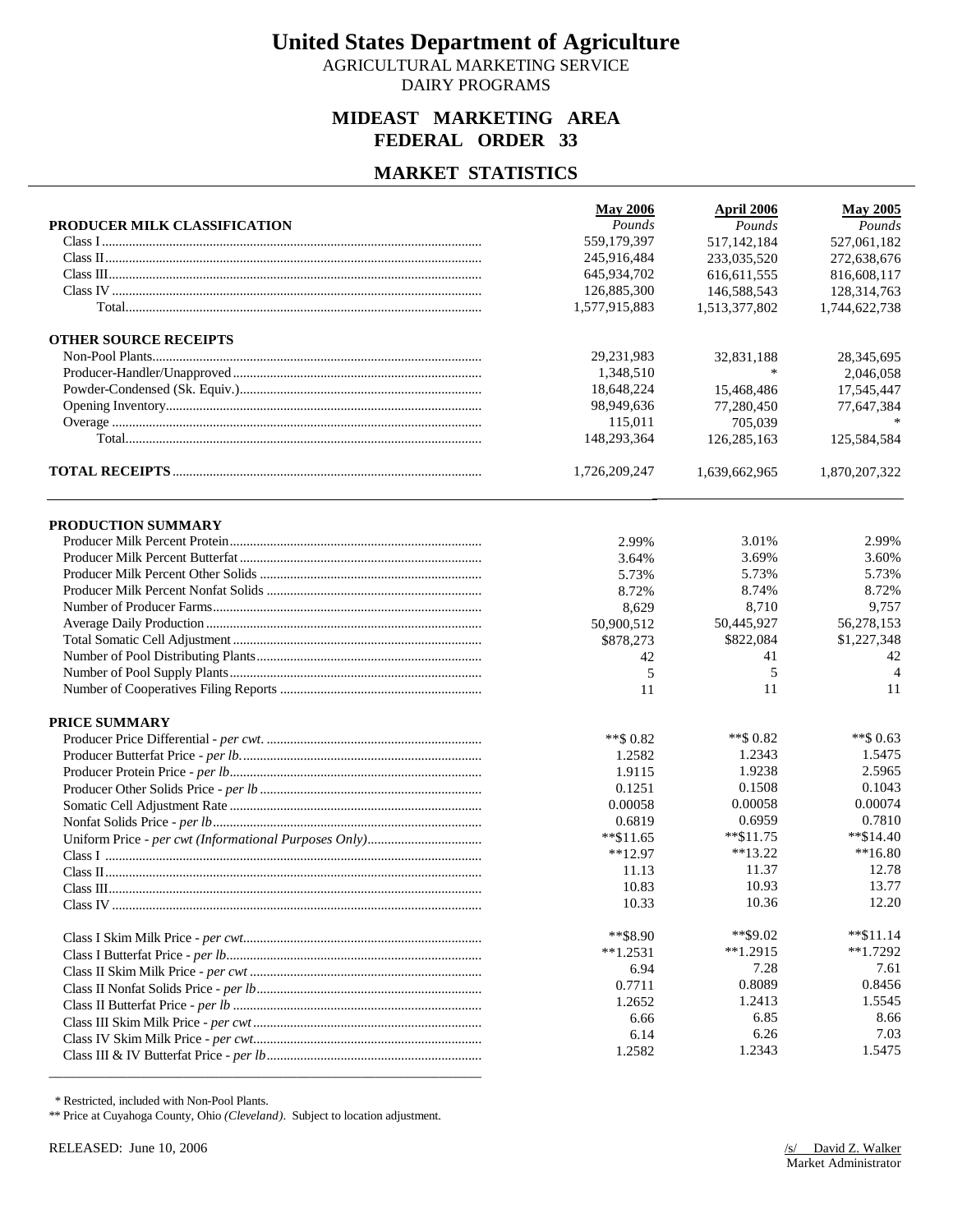AGRICULTURAL MARKETING SERVICE DAIRY PROGRAMS

## **MIDEAST MARKETING AREA FEDERAL ORDER 33**

### **MARKET STATISTICS**

|                              | <b>June 2006</b> | <b>May 2006</b> | <b>June 2005</b> |
|------------------------------|------------------|-----------------|------------------|
| PRODUCER MILK CLASSIFICATION | Pounds           | Pounds          | Pounds           |
|                              | 505,810,075      | 559,179,397     | 483,526,827      |
|                              | 257,354,062      | 245,916,484     | 275,005,786      |
|                              | 624,719,977      | 645,934,702     | 755,199,241      |
|                              | 112,911,462      | 126,885,300     | 114,930,585      |
|                              | 1,500,795,576    | 1,577,915,883   | 1,628,662,439    |
| <b>OTHER SOURCE RECEIPTS</b> |                  |                 |                  |
|                              | 23,339,264       | 29,231,983      | 28,942,163       |
|                              | $\ast$           | 1,348,510       | 1,948,283        |
|                              | 20,721,695       | 18,648,224      | 18,608,166       |
|                              | 82,533,817       | 98,949,636      | 86,515,232       |
|                              | 21,517           | 115,011         | 106,019          |
|                              | 126,616,293      | 148,293,364     | 136,119,863      |
|                              | 1,627,411,869    | 1,726,209,247   | 1,764,782,302    |
| PRODUCTION SUMMARY           |                  |                 |                  |
|                              | 2.96%            | 2.99%           | 2.92%            |
|                              | 3.59%            | 3.64%           | 3.52%            |
|                              | 5.71%            | 5.73%           | 5.74%            |
|                              | 8.67%            | 8.72%           | 8.66%            |
|                              | 8,612            | 8,629           | 9,714            |
|                              | 50,026,519       | 50,900,512      | 54,288,748       |
|                              | \$660,861        | \$878,273       | \$903,190        |
|                              | 41               | 42              | 42               |
|                              | 5                | 5               | 5                |
|                              | 12               | 11              | 11               |
| <b>PRICE SUMMARY</b>         |                  |                 |                  |
|                              | $**$ \$ 0.45     | **\$ 0.82       | $**$ \$ 0.44     |
|                              | 1.2436           | 1.2582          | 1.5932           |
|                              | 2.0790           | 1.9115          | 2.5741           |
|                              | 0.1255           | 0.1251          | 0.1139           |
|                              | 0.00061          | 0.00058         | 0.00074          |
|                              | 0.6753           | 0.6819          | 0.7780           |
|                              | $*$ $$11.74$     | $*$ $$11.65$    | $*$ \$14.36      |
|                              | $**12.75$        | $*12.97$        | $**15.62$        |
|                              | 11.00            | 11.13           | 13.06            |
|                              | 11.29            | 10.83           | 13.92            |
|                              | 10.22            | 10.33           | 12.33            |
|                              | $**$ \$8.57      | **\$8.90        | **\$10.58        |
|                              | $**1.2810$       | $*1.2531$       | $*1.5466$        |
|                              | 6.86             | 6.94            | 7.73             |
|                              | 0.7622           | 0.7711          | 0.8589           |
|                              | 1.2506           | 1.2652          | 1.6002           |
|                              | 7.19             | 6.66            | 8.65             |
|                              | 6.08             | 6.14            | 7.00             |
|                              | 1.2436           | 1.2582          | 1.5932           |
|                              |                  |                 |                  |

\* Restricted, included with Non-Pool Plants.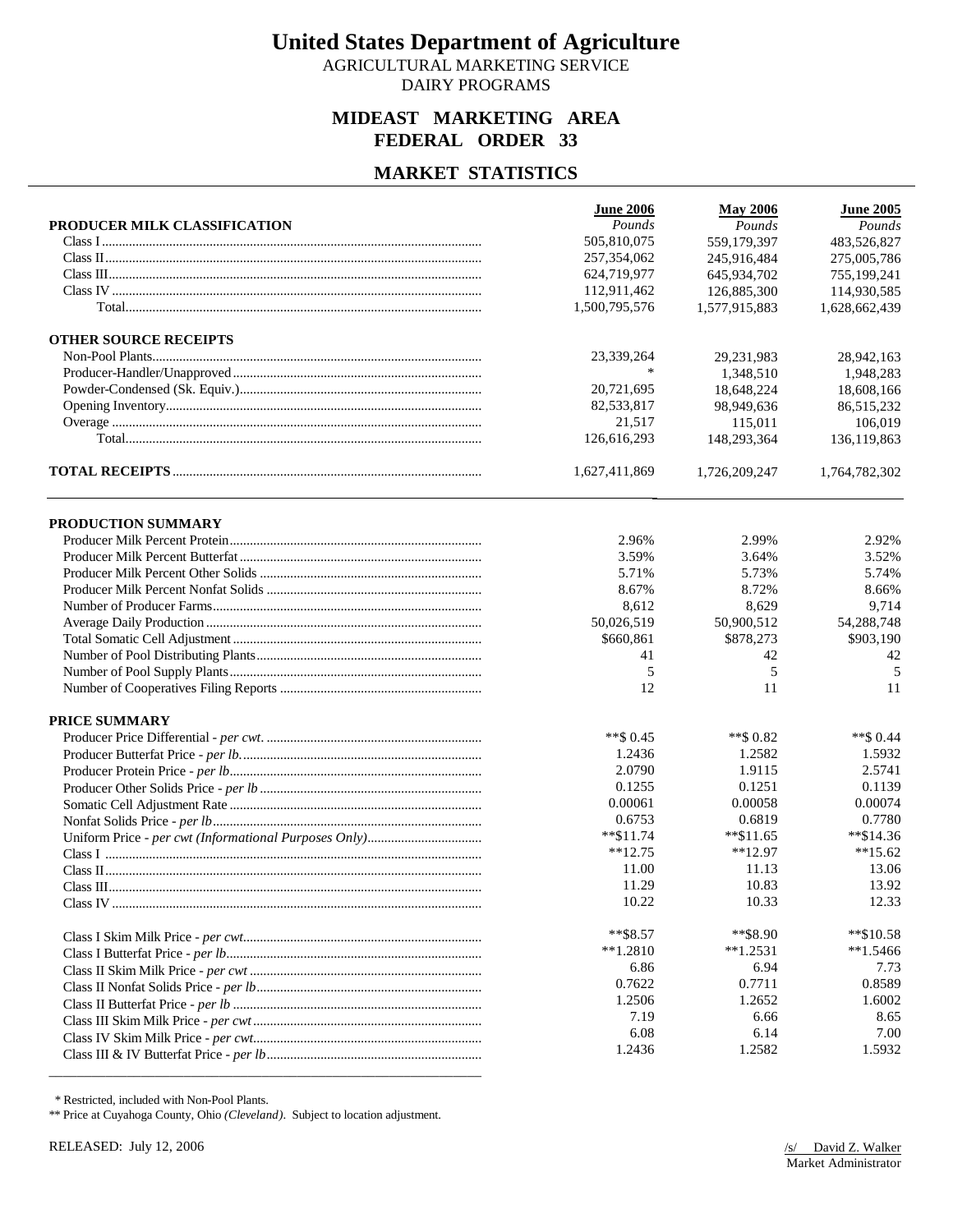AGRICULTURAL MARKETING SERVICE DAIRY PROGRAMS

## **MIDEAST MARKETING AREA FEDERAL ORDER 33**

## **MARKET STATISTICS**

|                              | <b>July 2006</b> | <b>June 2006</b> | <b>July 2005</b> |
|------------------------------|------------------|------------------|------------------|
| PRODUCER MILK CLASSIFICATION | Pounds           | Pounds           | Pounds           |
|                              | 499,916,830      | 505,810,075      | 497,080,576      |
|                              | 262,830,106      | 257,354,062      | 273,612,138      |
|                              | 606,109,343      | 624,719,977      | 768,991,006      |
|                              | 132,876,247      | 112,911,462      | 115,880,340      |
|                              | 1,501,732,526    | 1,500,795,576    | 1,655,564,060    |
| <b>OTHER SOURCE RECEIPTS</b> |                  |                  |                  |
|                              | 15,365,195       | 23,339,264       | 27,627,119       |
|                              | 1.213.350        | *                |                  |
|                              | 19,975,067       | 20,721,695       | 18,687,892       |
|                              | 70,149,317       | 82,533,817       | 76,129,257       |
|                              | 618,182          | 21,517           |                  |
|                              | 107,321,111      | 126,616,293      | 122,444,268      |
|                              | 1,609,053,637    | 1,627,411,869    | 1,778,008,328    |
| PRODUCTION SUMMARY           |                  |                  |                  |
|                              | 2.94%            | 2.96%            | 2.89%            |
|                              | 3.56%            | 3.59%            | 3.49%            |
|                              | 5.70%            | 5.71%            | 5.73%            |
|                              | 8.64%            | 8.67%            | 8.62%            |
|                              | 8,472            | 8,612            | 9,548            |
|                              | 48,442,985       | 50,026,519       | 53,405,292       |
|                              | \$386,484        | \$660,861        | \$504,546        |
|                              | 41               | 41               | 41               |
|                              | 5                | 5                | 5                |
|                              | 12               | 12               | 11               |
| <b>PRICE SUMMARY</b>         |                  |                  |                  |
|                              | $**$ \$ 0.82     | $**$ \$ 0.45     | $**$ \$ 0.61     |
|                              | 1.2228           | 1.2436           | 1.8007           |
|                              | 1.9807           | 2.0790           | 2.4558           |
|                              | 0.1257           | 0.1255           | 0.1240           |
|                              | 0.00059          | 0.00061          | 0.00076          |
|                              | 0.6831           | 0.6753           | 0.7909           |
|                              | $*$ $$11.74$     | $*$ \$11.74      | **\$14.96        |
|                              | $**13.34$        | $**12.75$        | $**15.89$        |
|                              | 10.83            | 11.00            | 13.79            |
|                              | 10.92            | 11.29            | 14.35            |
|                              | 10.21            | 10.22            | 13.17            |
|                              | $*$ $$9.24$      | $*$ $$8.57$      | $*$ \$10.73      |
|                              | $**1.2630$       | $*1.2810$        | $*1.5810$        |
|                              | 6.76             | 6.86             | 7.73             |
|                              | 0.7511           | 0.7622           | 0.8589           |
|                              | 1.2298           | 1.2506           | 1.8077           |
|                              | 6.88             | 7.19             | 8.34             |
|                              | 6.15             | 6.08             | 7.12             |
|                              | 1.2228           | 1.2436           | 1.8007           |

\* Restricted, included with Non-Pool Plants.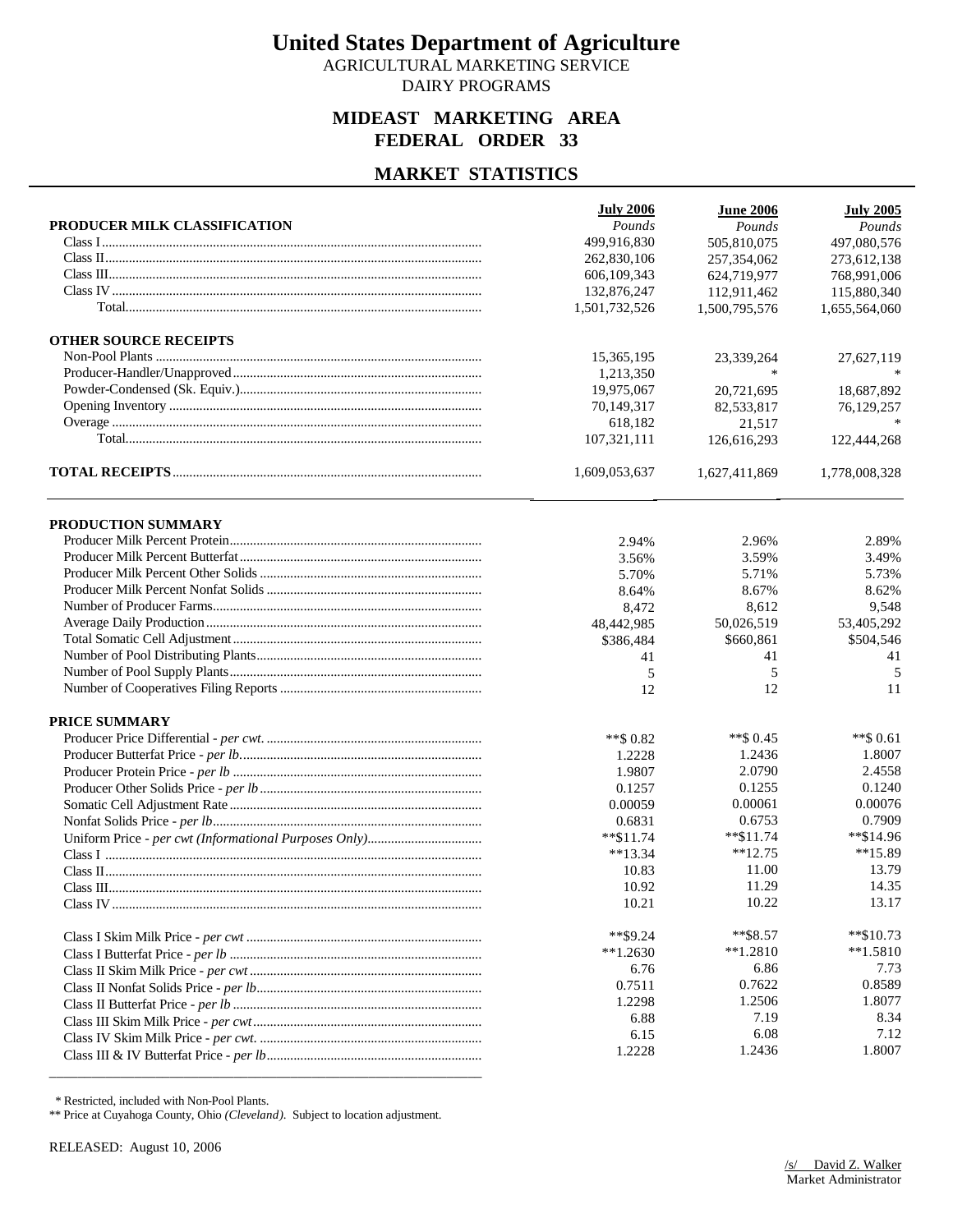AGRICULTURAL MARKETING SERVICE DAIRY PROGRAMS

## **MIDEAST MARKETING AREA FEDERAL ORDER 33**

## **MARKET STATISTICS**

|                              | <b>August 2006</b> | <b>July 2006</b> | <b>August 2005</b> |
|------------------------------|--------------------|------------------|--------------------|
| PRODUCER MILK CLASSIFICATION | Pounds             | Pounds           | Pounds             |
|                              | 557,217,052        | 499,916,830      | 556,332,129        |
|                              | 276, 427, 167      | 262,830,106      | 265,051,108        |
|                              | 461,556,647        | 606,109,343      | 523, 162, 728      |
|                              | 64,984,090         | 132,876,247      | 72,505,814         |
|                              | 1,360,184,956      | 1,501,732,526    | 1,417,051,779      |
| <b>OTHER SOURCE RECEIPTS</b> |                    |                  |                    |
|                              | 24, 131, 391       | 15,365,195       | 28,241,026         |
|                              | 1,174,680          | 1,213,350        |                    |
|                              | 20,999,389         | 19,975,067       | 19,707,706         |
|                              | 78,845,814         | 70,149,317       | 82,092,263         |
|                              | 10,385             | 618,182          | 142,446            |
|                              | 125,161,659        | 107,321,111      | 130,183,441        |
|                              | 1,485,346,615      | 1,609,053,637    | 1,547,235,220      |
| PRODUCTION SUMMARY           |                    |                  |                    |
|                              | 2.95%              | 2.94%            | 2.93%              |
|                              | 3.56%              | 3.56%            | 3.50%              |
|                              | 5.69%              | 5.70%            | 5.71%              |
|                              | 8.64%              | 8.64%            | 8.64%              |
|                              | 8,048              | 8,472            | 9,049              |
|                              | 43,876,934         | 48,442,985       | 45,711,348         |
|                              | \$140,113          | \$386,484        | \$97,176           |
|                              | 41                 | 41               | 42                 |
|                              | 6                  | 5                | 5                  |
|                              | 5                  | 5                | 8                  |
| PRICE SUMMARY                |                    |                  |                    |
|                              | **\$ 0.92          | **\$ $0.82$      | $**$ \$1.34        |
|                              | 1.3008             | 1.2228           | 1.8246             |
|                              | 1.9050             | 1.9807           | 2.1619             |
|                              | 0.1416             | 0.1257           | 0.1317             |
|                              | 0.00059            | 0.00059          | 0.00072            |
|                              | 0.7013             | 0.6831           | 0.8119             |
|                              | **\$11.98          | $*$ \$11.74      | $*$ \$14.94        |
|                              | $**12.97$          | $**13.34$        | $**16.44$          |
|                              | 11.16              | 10.83            | 13.95              |
|                              | 11.06              | 10.92            | 13.60              |
|                              | 10.64              | 10.21            | 13.44              |
|                              | $*$ $$8.96$        | $*$ \$9.24       | $*$ \$10.29        |
|                              | $**1.2354$         | $*1.2630$        | $**1.8596$         |
|                              | 6.82               | 6.76             | 7.81               |
|                              | 0.7578             | 0.7511           | 0.8678             |
|                              | 1.3078             | 1.2298           | 1.8316             |
|                              | 6.74               | 6.88             | 7.48               |
|                              | 6.31               | 6.15             | 7.31               |
|                              | 1.3008             | 1.2228           | 1.8246             |
|                              |                    |                  |                    |

\* Restricted, included with Non-Pool Plants.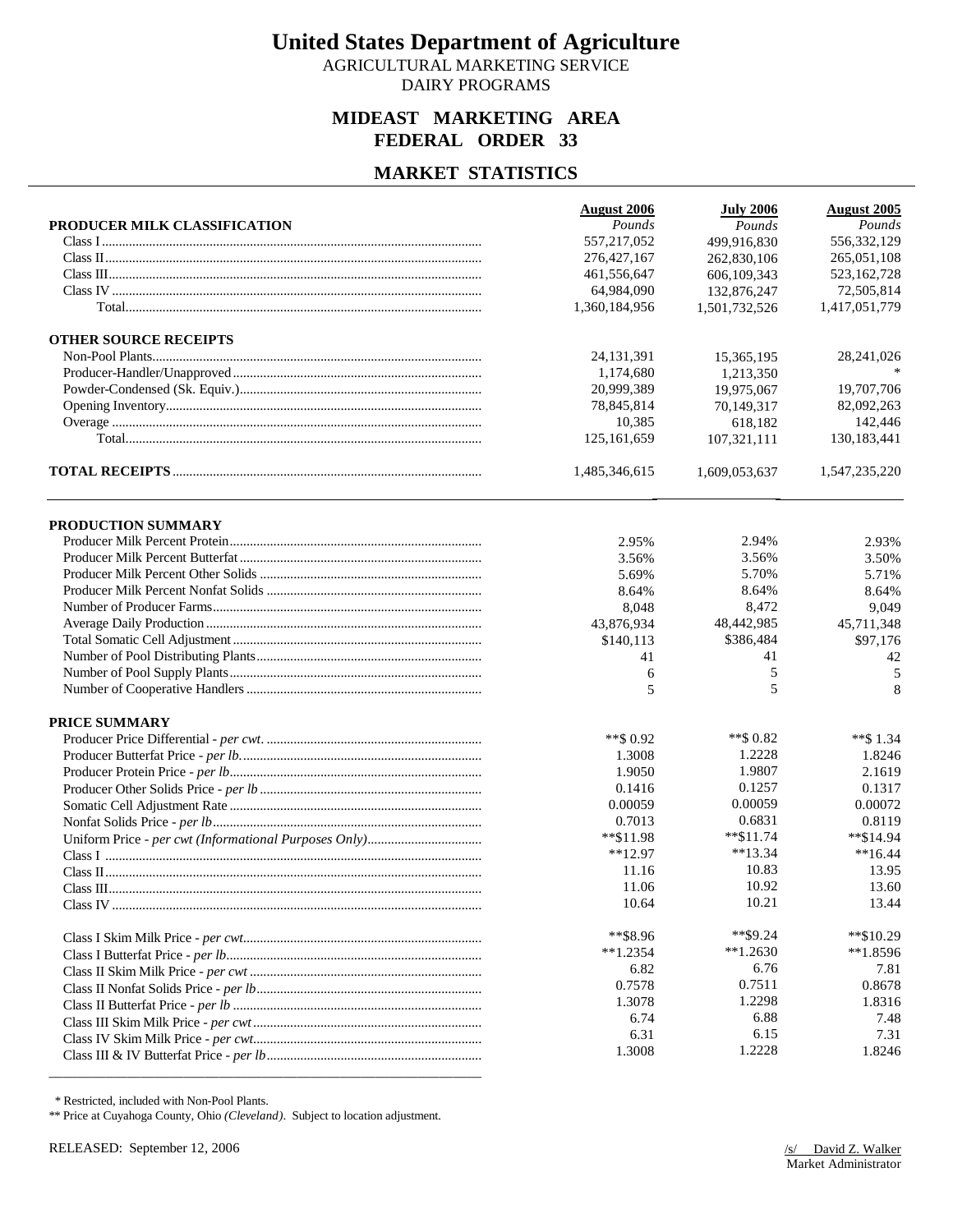AGRICULTURAL MARKETING SERVICE DAIRY PROGRAMS

## **MIDEAST MARKETING AREA FEDERAL ORDER 33**

## **MARKET STATISTICS**

|                              | September 2006 | <b>August 2006</b> | September 2005 |
|------------------------------|----------------|--------------------|----------------|
| PRODUCER MILK CLASSIFICATION | Pounds         | Pounds             | Pounds         |
|                              | 578,526,999    | 557,217,052        | 576,314,008    |
|                              | 249,531,029    | 276, 427, 167      | 248,204,611    |
|                              | 350,733,233    | 461,556,647        | 539,311,696    |
|                              | 80,872,608     | 64,984,090         | 67,394,851     |
|                              | 1,259,663,869  | 1,360,184,956      | 1,431,225,166  |
| <b>OTHER SOURCE RECEIPTS</b> |                |                    |                |
|                              | 23,851,777     | 24, 131, 391       | 27,935,805     |
|                              | 993,084        | 1.174.680          |                |
|                              | 15.744.209     | 20.999.389         | 15,578,657     |
|                              | 78,926,803     | 78,845,814         | 77,012,674     |
|                              | 259,376        | 10,385             |                |
|                              | 119,775,249    | 125, 161, 659      | 120,527,136    |
|                              | 1,379,439,118  | 1,485,346,615      | 1,551,752,302  |
| PRODUCTION SUMMARY           |                |                    |                |
|                              | 3.05%          | 2.95%              | 3.01%          |
|                              | 3.66%          | 3.56%              | 3.59%          |
|                              | 5.69%          | 5.69%              | 5.69%          |
|                              | 8.74%          | 8.64%              | 8.70%          |
|                              | 8,065          | 8,048              | 9,031          |
|                              | 41,988,796     | 43,876,934         | 47,707,506     |
|                              | \$319,470      | \$140,113          | \$383,093      |
|                              | 41             | 41                 | 41             |
|                              | 6              | 6                  | 5              |
|                              | 6              | 5                  | 8              |
| <b>PRICE SUMMARY</b>         |                |                    |                |
|                              | $**$ \$ 0.11   | ** \$0.92          | $**$ \$ 0.64   |
|                              | 1.4191         | 1.3008             | 1.8872         |
|                              | 2.1346         | 1.9050             | 2.3009         |
|                              | 0.1649         | 0.1416             | 0.1411         |
|                              | 0.00065        | 0.00059            | 0.00075        |
|                              | 0.7066         | 0.7013             | 0.8222         |
|                              | $*$ \$12.40    | $*$ $$11.98$       | **\$14.94      |
|                              | $**12.85$      | $**12.97$          | $**15.70$      |
|                              | 11.74          | 11.16              | 14.35          |
|                              | 12.29          | 11.06              | 14.30          |
|                              | 11.10          | 10.64              | 13.75          |
|                              | $**$ \$8.64    | **\$8.96           | $**$ \$9.71    |
|                              | $**1.2903$     | $**1.2354$         | $**1.8072$     |
|                              | 6.99           | 6.82               | 8.00           |
|                              | 0.7767         | 0.7578             | 0.8889         |
|                              | 1.4261         | 1.3078             | 1.8942         |
|                              | 7.59           | 6.74               | 7.97           |
|                              | 6.36           | 6.31               | 7.40           |
|                              | 1.4191         | 1.3008             | 1.8872         |

\* Restricted, included with Non-Pool Plants.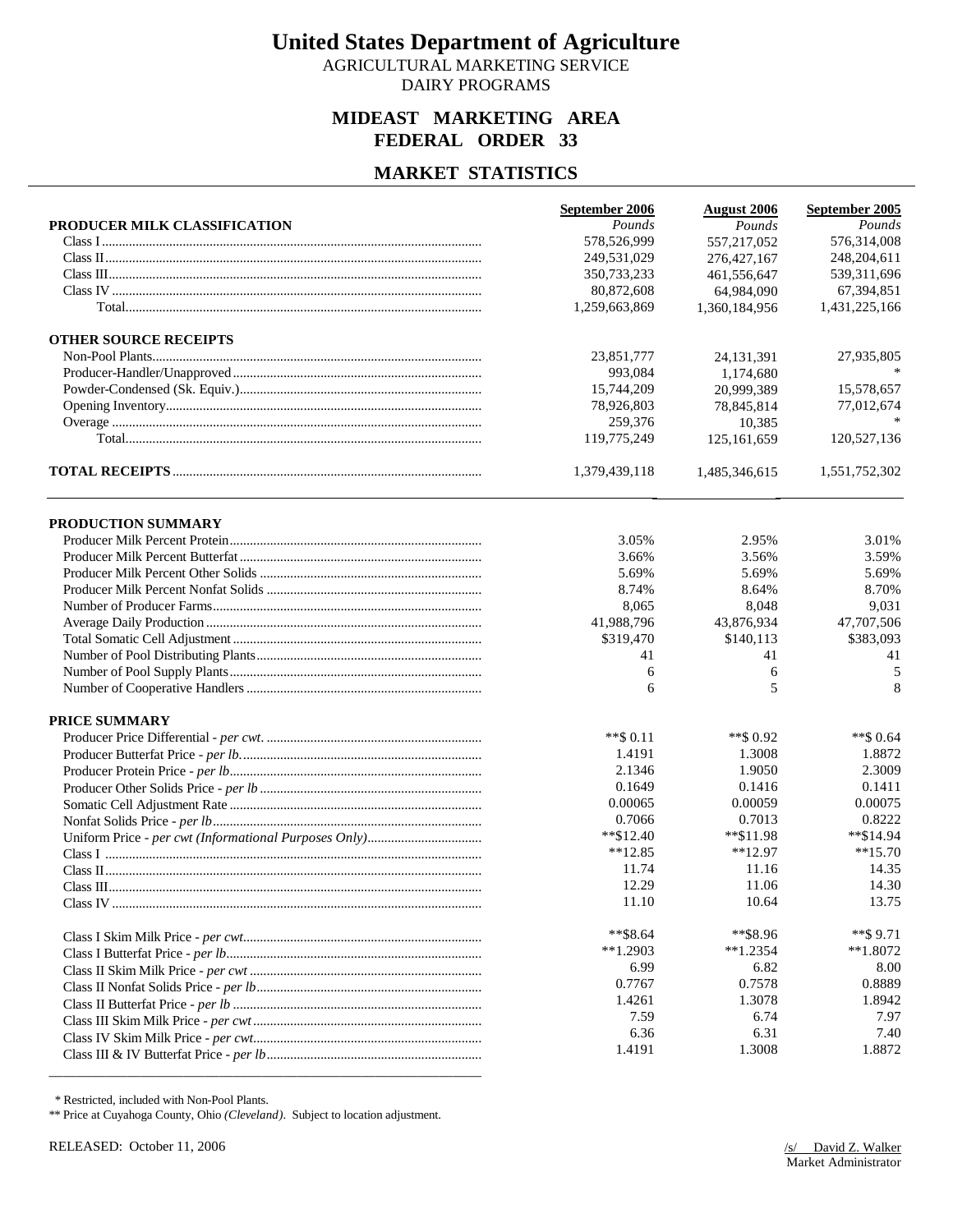AGRICULTURAL MARKETING SERVICE DAIRY PROGRAMS

## **MIDEAST MARKETING AREA FEDERAL ORDER 33**

### **MARKET STATISTICS**

|                              | October 2006  | September 2006 | October 2005  |
|------------------------------|---------------|----------------|---------------|
| PRODUCER MILK CLASSIFICATION | Pounds        | Pounds         | Pounds        |
|                              | 571,895,598   | 578,526,999    | 564,763,861   |
|                              | 240,556,331   | 249.531.029    | 254,315,050   |
|                              | 458,739,111   | 350,733,233    | 546,973,673   |
|                              | 77,609,934    | 80,872,608     | 87,094,039    |
|                              | 1,348,800,974 | 1,259,663,869  | 1,453,146,623 |
| <b>OTHER SOURCE RECEIPTS</b> |               |                |               |
|                              | 29,431,437    | 23,851,777     | 36,027,290    |
|                              | 972,373       | 993,084        |               |
|                              | 12,815,522    | 15,744,209     | 13,241,029    |
|                              | 77,372,971    | 78,926,803     | 71,783,731    |
|                              | 645,395       | 259,376        | 306,045       |
|                              | 121,237,698   | 119,775,249    | 121,358,095   |
|                              | 1,470,038,672 | 1,379,439,118  | 1,574,504,718 |
| PRODUCTION SUMMARY           |               |                |               |
|                              | 3.12%         | 3.05%          | 3.09%         |
|                              | 3.78%         | 3.66%          | 3.72%         |
|                              | 5.70%         | 5.69%          | 5.68%         |
|                              | 8.82%         | 8.74%          | 8.77%         |
|                              | 7,875         | 8,065          | 8,938         |
|                              | 43,509,709    | 41,988,796     | 46,875,698    |
|                              | \$595,875     | \$319,470      | \$704,318     |
|                              | 42            | 41             | 42            |
|                              | 6             | 6              | 5             |
|                              | 6             | 6              | 11            |
| <b>PRICE SUMMARY</b>         |               |                |               |
|                              | $**$ \$ 0.59  | $**$ \$ 0.11   | $**$ \$ 0.56  |
|                              | 1.4149        | 1.4191         | 1.8256        |
|                              | 2.0775        | 2.1346         | 2.3780        |
|                              | 0.2026        | 0.1649         | 0.1491        |
|                              | 0.00064       | 0.00065        | 0.00075       |
|                              | 0.7551        | 0.7066         | 0.8310        |
|                              | $*$ \$12.91   | $*$ \$12.40    | $*$ \$14.91   |
|                              | $**14.42$     | $*12.85$       | $**16.27$     |
|                              | 11.79         | 11.74          | 14.25         |
|                              | 12.32         | 12.29          | 14.35         |
|                              | 11.51         | 11.10          | 13.61         |
|                              | $*$ $$9.72$   | $*$ \$8.64     | $**$ \$9.96   |
|                              | $**1.4407$    | $*1.2903$      | $*1.9018$     |
|                              | 7.06          | 6.99           | 8.12          |
|                              | 0.7844        | 0.7767         | 0.9022        |
|                              | 1.4219        | 1.4261         | 1.8326        |
|                              | 7.64          | 7.59           | 8.25          |
|                              | 6.80          | 6.36           | 7.48          |
|                              | 1.4149        | 1.4191         | 1.8256        |

\* Restricted, included with Non-Pool Plants.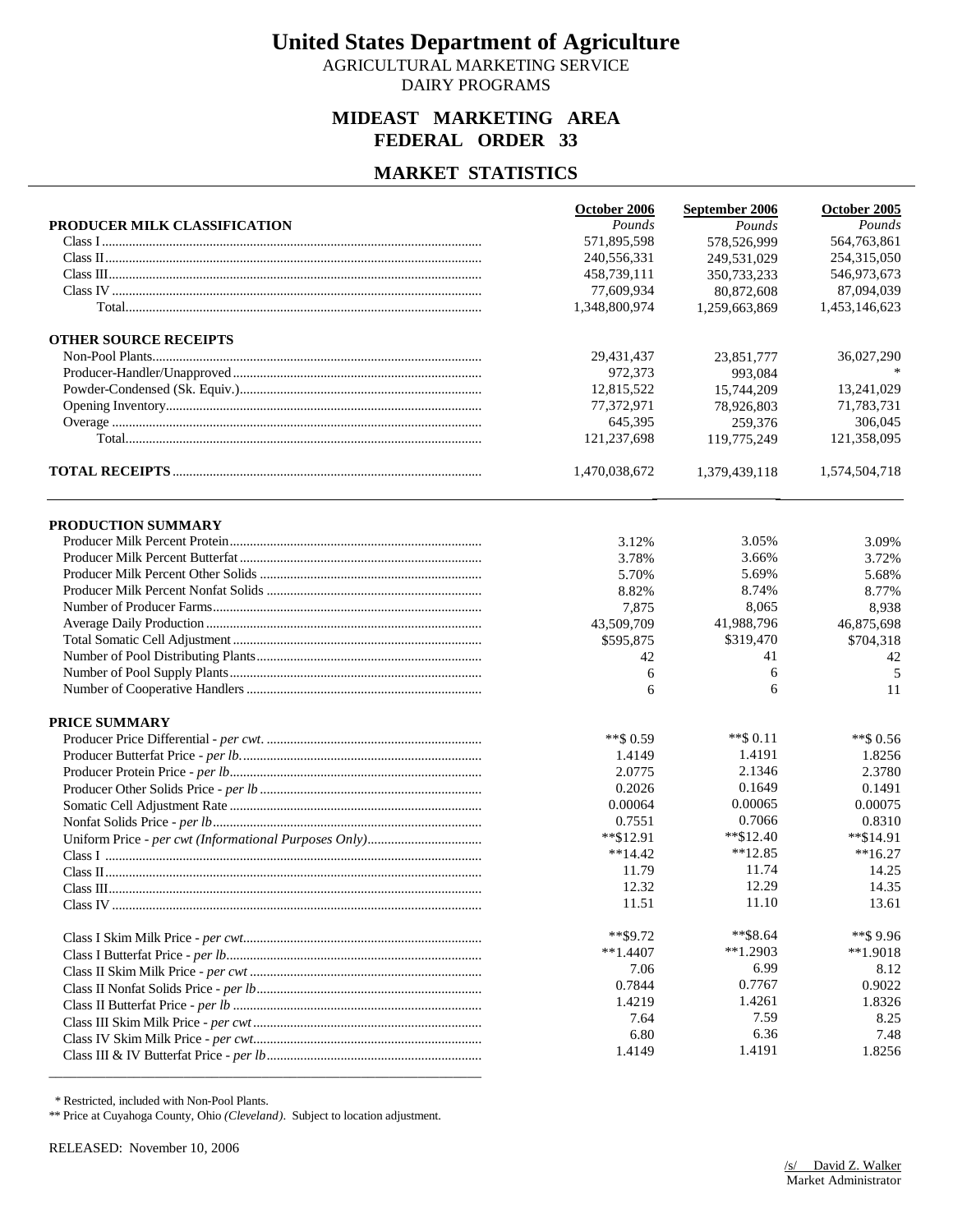AGRICULTURAL MARKETING SERVICE DAIRY PROGRAMS

## **MIDEAST MARKETING AREA FEDERAL ORDER 33**

## **MARKET STATISTICS**

|                              | November 2006 | October 2006  | November 2005 |
|------------------------------|---------------|---------------|---------------|
| PRODUCER MILK CLASSIFICATION | Pounds        | Pounds        | Pounds        |
|                              | 572,818,594   | 571,895,598   | 561,815,241   |
|                              | 248,910,132   | 240,556,331   | 215, 164, 155 |
|                              | 426,600,193   | 458,739,111   | 534,163,881   |
|                              | 59,010,016    | 77,609,934    | 93,432,358    |
|                              | 1,307,338,935 | 1,348,800,974 | 1,404,575,635 |
| <b>OTHER SOURCE RECEIPTS</b> |               |               |               |
|                              | 28,682,261    | 29,431,437    | 34,566,289    |
|                              | 1,110,470     | 972,373       | 1,153,561     |
|                              | 11,182,659    | 12.815.522    | 13,003,416    |
|                              | 80,137,295    | 77,372,971    | 86,621,038    |
|                              | 459,176       | 645,395       | 301,342       |
|                              | 121,571,861   | 121,237,698   | 135,645,646   |
|                              | 1,428,910,796 | 1,470,038,672 | 1,540,221,281 |
| PRODUCTION SUMMARY           |               |               |               |
|                              | 3.12%         | 3.12%         | 3.13%         |
|                              | 3.79%         | 3.78%         | 3.80%         |
|                              | 5.68%         | 5.70%         | 5.70%         |
|                              | 8.80%         | 8.82%         | 8.83%         |
|                              | 7,984         | *7,996        | 8,893         |
|                              | 43,577,965    | 43,509,709    | 46,819,188    |
|                              | \$789,730     | \$595,875     | \$886,470     |
|                              | 42            | 42            | 42            |
|                              | 5             | 6             | 5             |
|                              | 6             | 6             | 11            |
| <b>PRICE SUMMARY</b>         |               |               |               |
|                              | **\$ 0.29     | ** \$0.59     | **\$1.00      |
|                              | 1.3852        | 1.4149        | 1.6114        |
|                              | 2.2383        | 2.0775        | 2.2724        |
|                              | 0.2276        | 0.2026        | 0.1606        |
|                              | 0.00066       | 0.00064       | 0.00070       |
|                              | 0.8353        | 0.7551        | 0.8351        |
|                              | $*$ $$13.13$  | $*$ \$12.91   | $*$ \$14.35   |
|                              | $**14.40$     | $**14.42$     | $**16.56$     |
|                              | 11.98         | 11.79         | 13.49         |
|                              | 12.84         | 12.32         | 13.35         |
|                              | 12.11         | 11.51         | 12.90         |
|                              | $**$ \$9.77   | $*$ \$9.72    | $*$ \$10.48   |
|                              | $**1.4204$    | $**1.4407$    | $*1.8426$     |
|                              | 7.37          | 7.06          | 8.11          |
|                              | 0.8189        | 0.7844        | 0.9011        |
|                              | 1.3922        | 1.4219        | 1.6184        |
|                              | 8.28          | 7.64          | 7.99          |
|                              | 7.52          | 6.80          | 7.52          |
|                              | 1.3852        | 1.4149        | 1.6114        |

\* Revised.